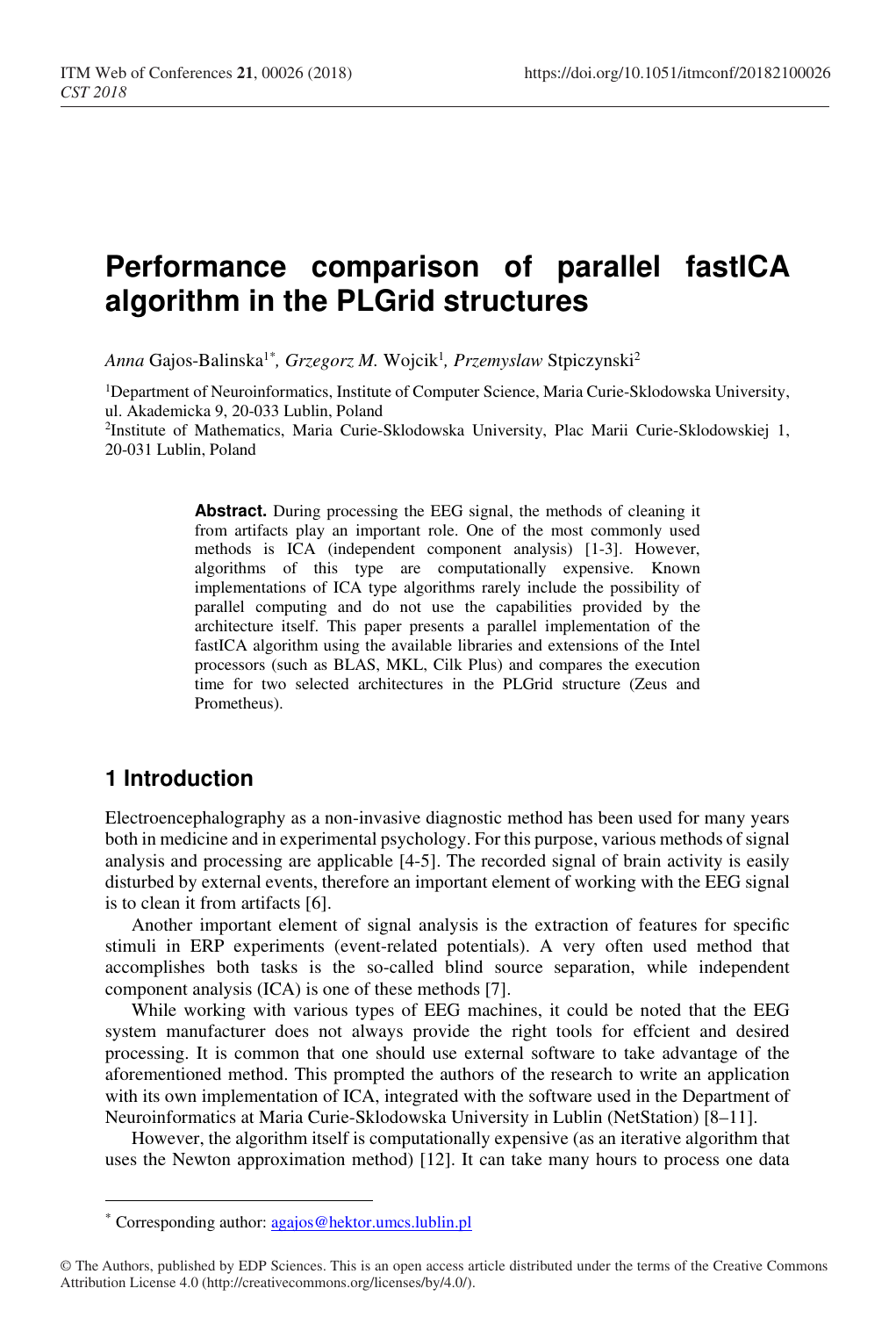recording, which is bothersome for both the researcher and the patient who is waiting for results. Therefore, the next step was to develop a method of time optimization of the selected ICA algorithm by using the capabilities of modern parallel architectures. The fastICA algorithm [13] was adopted as a model in studies. In this paper, a comparison of the time efficiency of the algorithm for two selected machines made available by PLGrid (Zeus and Prometheus) will be presented. The main purpose of this research is to develop a faster method of preprocessing EEG data.

### **2 Independent Component Analysis and fastICA implementation**

#### **2.1 The ICA method**

The recorded EEG signal is, in fact, a mixture of many signals coming from different sources. If on the basis of these mixtures one can separate the source signals from each other, this is called blind source separation (BSS) [12, 14].

We can illustrate this problem using the equation:

$$
S = WX,\tag{1}
$$

where **S**  $\in \mathbb{R}^{CxM}$  is the matrix of *C* components for *M* samples,  $W \in \mathbb{R}^{CxN}$  is the transition matrix with the weight vectors between each signal and electrode and  $X \in \mathbb{R}^{N \times M}$  is the data from *N* electrodes.

 The problem is to find a separating matrix **W** that satisfies this equation. However, it should be noted that no more sources can be found than the number of signal mixtures (*N*) and that the found sources will have a similar shape, but it is not possible to find the original amplitude.

 The ICA discussed, in this case, is one of the approaches to blind source separation. Unlike other BSS methods, ICA is based on higher-order statistical methods. It should be noted that the use of statistical methods results in one more disadvantage: if the primary signals have a distribution close to normal, the result is ambiguous. ICA is based on the assumption created on the central limit theorem, that the signal sources are independent components, and the mix of these signals has a normal distribution. Therefore the task of the algorithm is to separate the independent components [12].

 For this purpose, the data is preprocessed, i.e. centering (the mean of each signal is zero) and whitening (the variance of each signal is equal to 1, this is done by decomposition into eigenvectors and eigenvalues of the matrix). As a result, uncorrelated signals are received, but they are not yet independent of each other.

 Finally, one needs to find such weights (**W** matrix) so that the received signals have the least normal distribution. Different measures of normality (negentropy and kurtosis) are used, and weights are modified using Newton approximations using non-quadratic functions [14]. In our case, the hyperbolic tangent function was used.

 As previously mentioned in the work, the fastICA algorithm was used, as a very common implementation of ICA algorithm. It is relatively stable, it is characterized by quick convergence, and the source code is available. In addition, its design allows using parallel computations. It differs from other algorithms by way of weight modification [12].

#### **2.2 Implementation and data representation**

The implementation of the fastICA algorithm presented in this paper is based on the version that can be found in the open library it++ and in MATLAB. In contrast, the implementation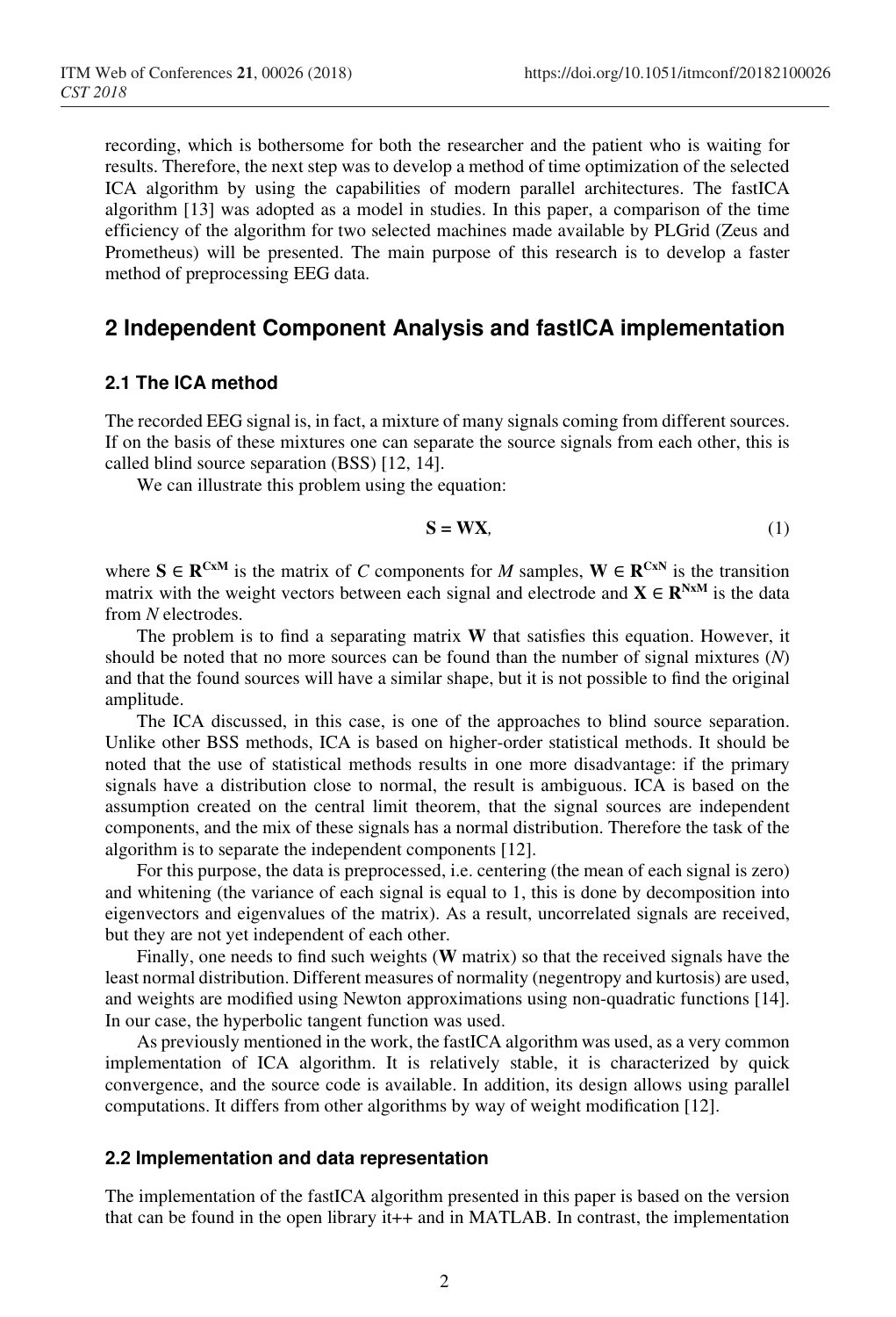discussed in this work does not use the reduction of the matrix dimensions, which increases the accuracy of calculations. During subsequent modifications of weights, the tanh function (hyperbolic tangent) from the standard mathematical library is used. To prevent the so-called cache misses, the data is properly arranged and the Intel mm malloc compiler function is used.

 In the parts of the code where the entire signal is used, parallel blocks are applied. With the most time-consuming parts of the algorithm, i.e. matrix multiplication or eigenvectors calculation, functions from the BLAS and MKL libraries are used.

 Thanks to the Intel Cilk Plus extensions for C and C++, it is possible to use array notation and built-in reduction functions (such us searching maximum in the array) that not only make the code more transparent but most of all force the effective vectorization [15].

# **3 Results**

All tests were performed on two architectures:

- 1. Zeus: Intel Xeon X5650 2.67GHz 12 cores (+12 virtual)
- 2. Prometheus: Intel Xeon E5-2680 2.5GHz 24 cores (+ 24 virtual)

Prometheus and Zeus are superfast computers providing computing servers as part of the ACK Cyfronet AGH platform. In the latest release of TOP500 list, Prometheus was classified on 77th position. It has over 53 000 computing cores. Zeus was listed on the TOP500 list twelfth in a row and for many years was the fastest supercomputer in Poland. It provides over 25 000 computing cores.

A test comparing the speed of fastICA implementation for 1 second, 10 seconds, 100 seconds and 1000 seconds of the signal recording was performed. For both architectures, the time performance was compared depending on the number of threads for which the program was run.

In Table 1 and Table 2 there is the program execution time for all data in seconds. The Figure 1 and Figure 2 show the speed-up performance of multithreaded launching of application for both architectures compared to single-threading launching. The application of the aforementioned methods (parallel blocks, vectorization, functions from BLAS and MKL libraries) has increased the speed of calculation compared to the single-threaded version. It can be seen in Figure 3 that parallel implementation is scalable and the increase in data size generates more profits. However, the physical number of threads matters. Using more threads than their physical amount (24 threads for Zeus and 48 for Prometheus) does not generate more and more profit. It can also be seen that the efficiency in Zeus decreases after exceeding the physical number of threads. At Prometheus, it is kept at the same level. This may mean that newer architectures cope better with hyperthreading.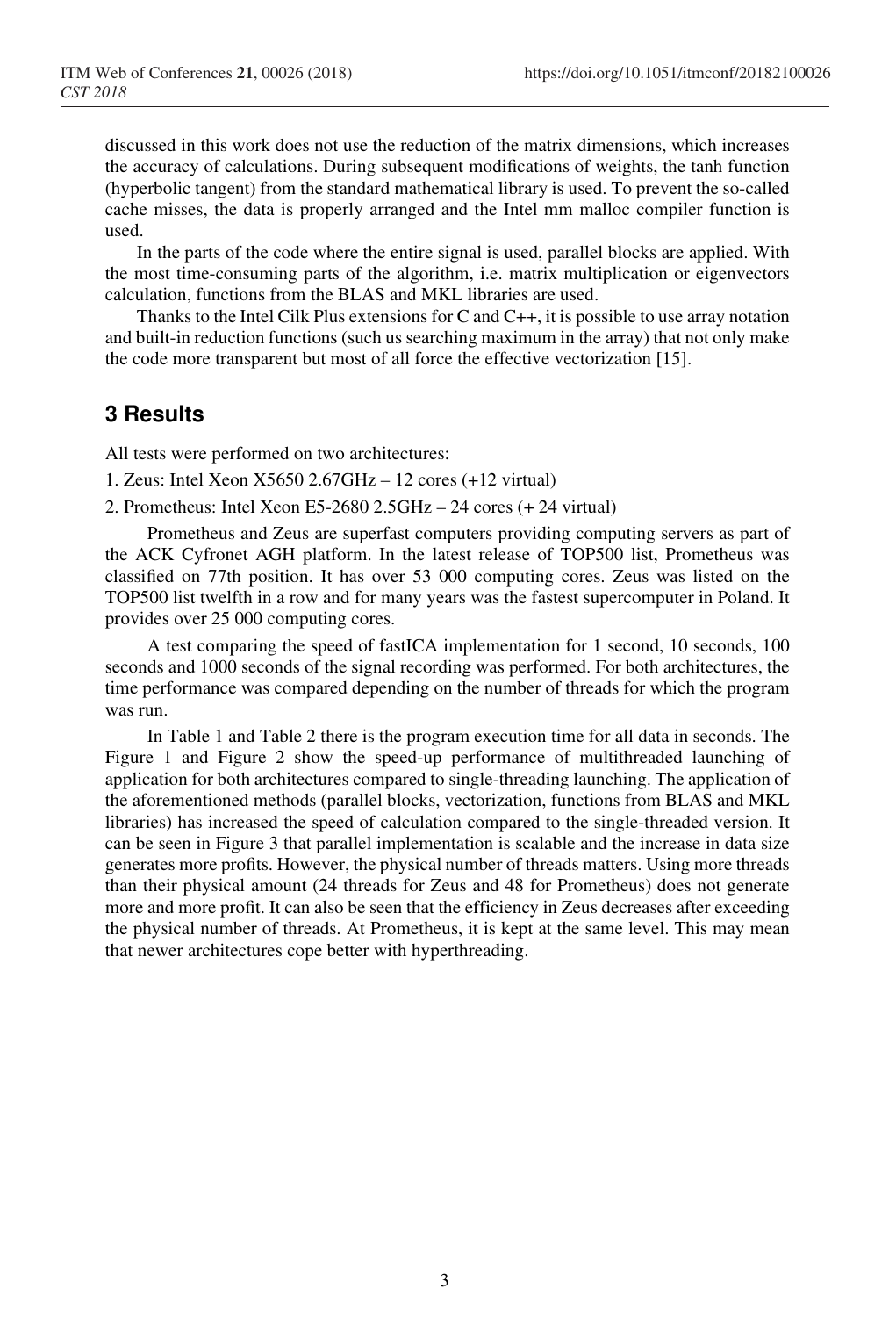| Number of<br>threads | 1 second | 10 seconds | 100 seconds | 1000 seconds |
|----------------------|----------|------------|-------------|--------------|
| 1                    | 7.853036 | 24.3698    | 249.89457   | 2654.8714    |
| $\overline{c}$       | 5.59254  | 15.7137    | 152.722401  | 1658.469306  |
| 4                    | 2.653978 | 11.044857  | 97.381287   | 714.447443   |
| 6                    | 2.311765 | 8.702663   | 67.243015   | 616.629619   |
| 8                    | 2.379572 | 5.509977   | 49.668591   | 476.512014   |
| 10                   | 2.931615 | 5.529254   | 44.437239   | 460.055876   |
| 12                   | 2.132589 | 5.374643   | 46.453258   | 419.557943   |
| 14                   | 3.816939 | 9.196031   | 53.868611   | 449.6515     |
| 16                   | 4.867699 | 8.662239   | 56.572302   | 440.946023   |
| 18                   | 4.902744 | 8.41807    | 50.672497   | 684.304196   |
| 20                   | 5.509669 | 9.079854   | 76.22381    | 495.427938   |
| 22                   | 5.153895 | 9.94856    | 78.739455   | 634.250165   |
| 24                   | 5.3544   | 10.513036  | 64.507768   | 669.666002   |

**Table 1.** Zeus.

#### **Table 2.** Prometheus.

| Number of<br>threads | 1 second | 10 seconds | 100 seconds | 1000 seconds |
|----------------------|----------|------------|-------------|--------------|
| 1                    | 2.712171 | 10.101657  | 122.676974  | 1229.070627  |
| $\mathbf{2}$         | 2.382829 | 7.668297   | 96.769035   | 947.622293   |
| $\overline{4}$       | 1.941356 | 5.153685   | 61.690553   | 639.179694   |
| 6                    | 1.930588 | 4.479713   | 44.180151   | 437.537964   |
| 8                    | 1.876067 | 3.467063   | 38.85796    | 372.240371   |
| 10                   | 1.841483 | 3.101005   | 34.147887   | 386.33065    |
| 12                   | 1.388474 | 2.916747   | 30.698477   | 268.486074   |
| 14                   | 1.416901 | 2.871293   | 26.730792   | 274.935783   |
| 16                   | 1.304905 | 2.20292    | 27.630703   | 242.159316   |
| 18                   | 1.525153 | 2.215691   | 27.36333    | 249.796984   |
| 20                   | 1.459399 | 2.804208   | 24.865453   | 193.747517   |
| 22                   | 1.629841 | 2.787488   | 25.010329   | 229.511152   |
| 24                   | 1.853309 | 3.124078   | 24.873183   | 170.942183   |
| 26                   | 2.167185 | 3.659332   | 27.361812   | 204.138773   |
| 28                   | 2.935814 | 3.502416   | 26.860298   | 239.987754   |
| 30                   | 2.556604 | 3.5886     | 28.249686   | 226.862231   |
| 32                   | 3.357873 | 4.52818    | 28.521366   | 217.752913   |
| 34                   | 3.56577  | 5.151289   | 30.850415   | 240.55447    |
| 36                   | 4.140595 | 4.335072   | 34.031625   | 212.100187   |
| 38                   | 3.13482  | 4.85156    | 28.672792   | 237.856584   |
| 40                   | 4.259223 | 5.806984   | 29.720013   | 292.608695   |
| 42                   | 4.067353 | 5.023907   | 36.669899   | 235.577985   |
| 44                   | 4.78252  | 5.347281   | 36.054015   | 302.960874   |
| 46                   | 4.877022 | 5.014137   | 33.573492   | 308.539336   |
| 48                   | 4.414425 | 6.715821   | 41.665372   | 272.523367   |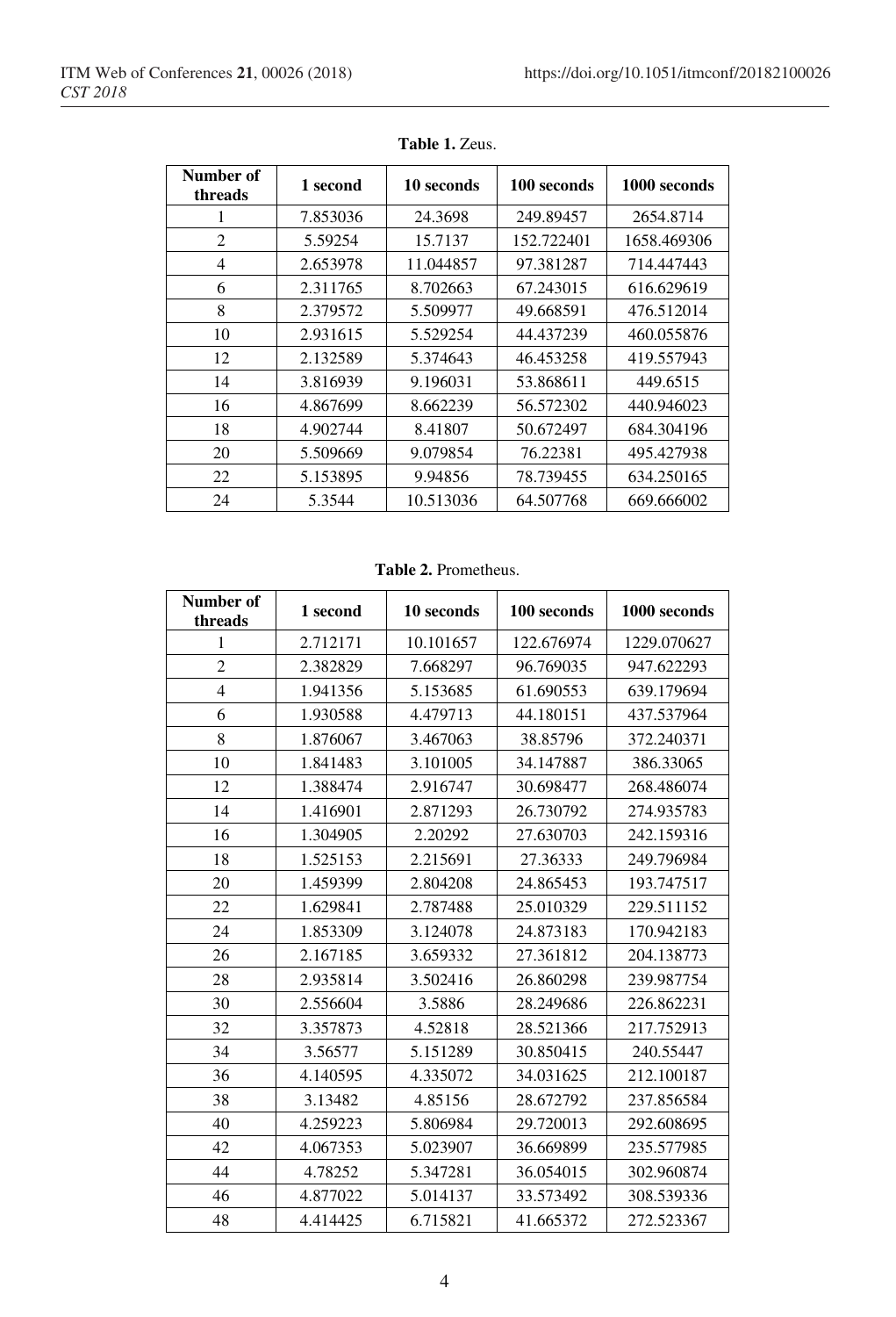

**Fig. 1.** Speed-up of multithreaded launching – Zeus



**Fig. 2.** Speed-up of multithreaded launching – Prometheus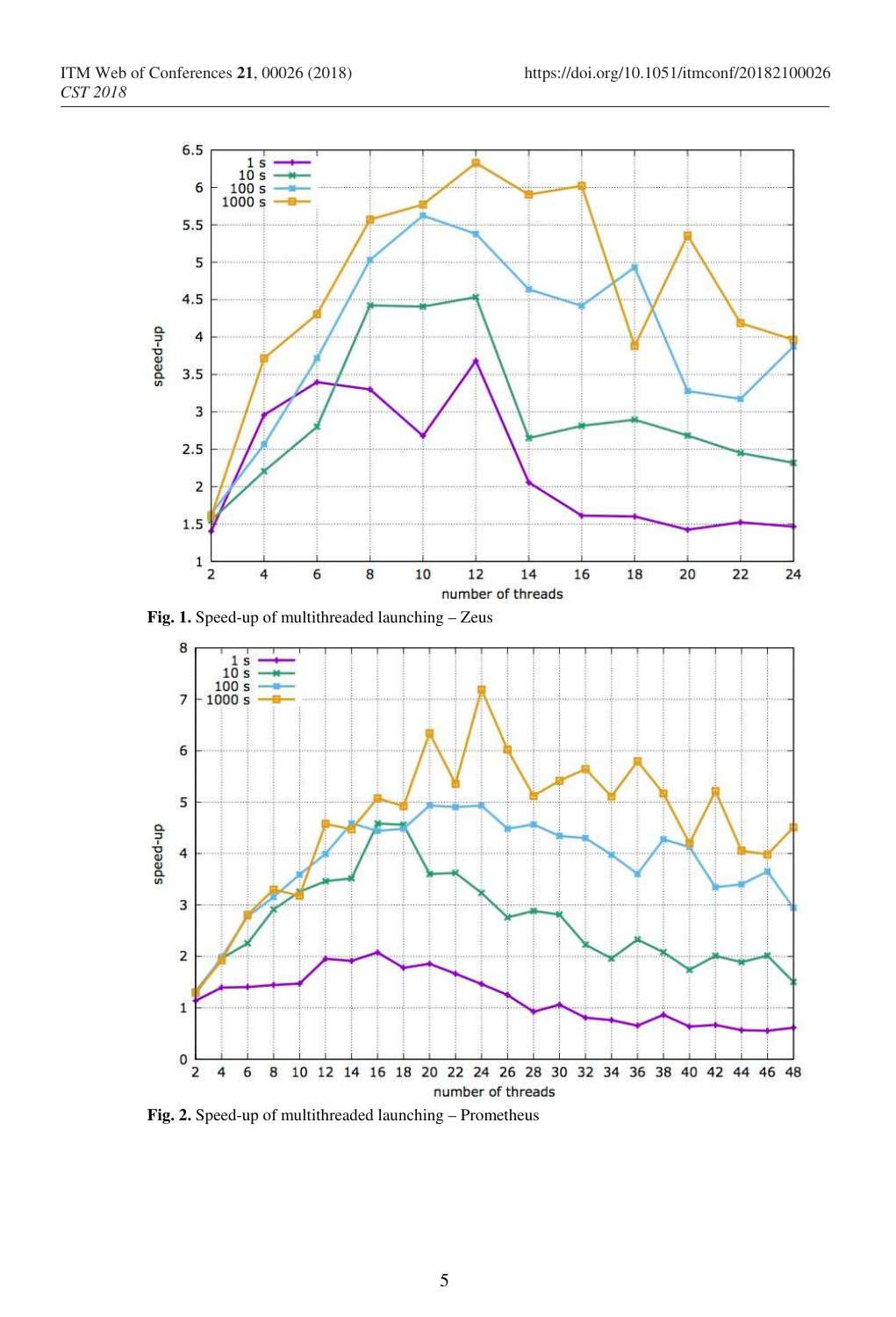

**Fig. 3.** Speed-up comparison for Zeus and Prometheus architecture

# **4 Conclusions**

The obtained results showed that the execution time scales with the increase of the problem. It can also be seen that on Prometheus (a machine with a newer architecture) the optimal number of threads increases with the size of the problem, while in Zeus it is constant (12 threads).

The studies have shown that architecture and the physical number of cores have a fundamental impact on the speed of calculation in the parallel version of fastICA. The newer generation machine performs better with hyperthreading and it is cost-effective to use the capabilities of the latest generation processors and parallelism.

### **5 Summary**

This paper presents a parallel version of the fastICA algorithm. It includes the capabilities of multicore Intel architecture and processor. The algorithm has been applied to real EEG data. It was launched on two machines (Zeus and Prometheus in the PLGrid structure).

In addition, the number of physical cores is important, because efficiency decreases (in the case of Zeus) or does not grow (in the case of Prometheus) if we run the program for the number of threads exceeding the number of physical cores.

The future plan is to integrate our solution with tools for EEG signal processing such us NetStation [8-11]. It is also worth considering the adjustment of the existing solution to the capabilities of a particular architecture to achieve even better results.

We have an experience in parallel computing when we modelled some cognitive processes occurring in the simulated cortex of mammalian brains [16–19]. From our point of view, it is interesting if it is possible to find such methodology for algorithm optimization so that the given architecture could achieve maximum performance.